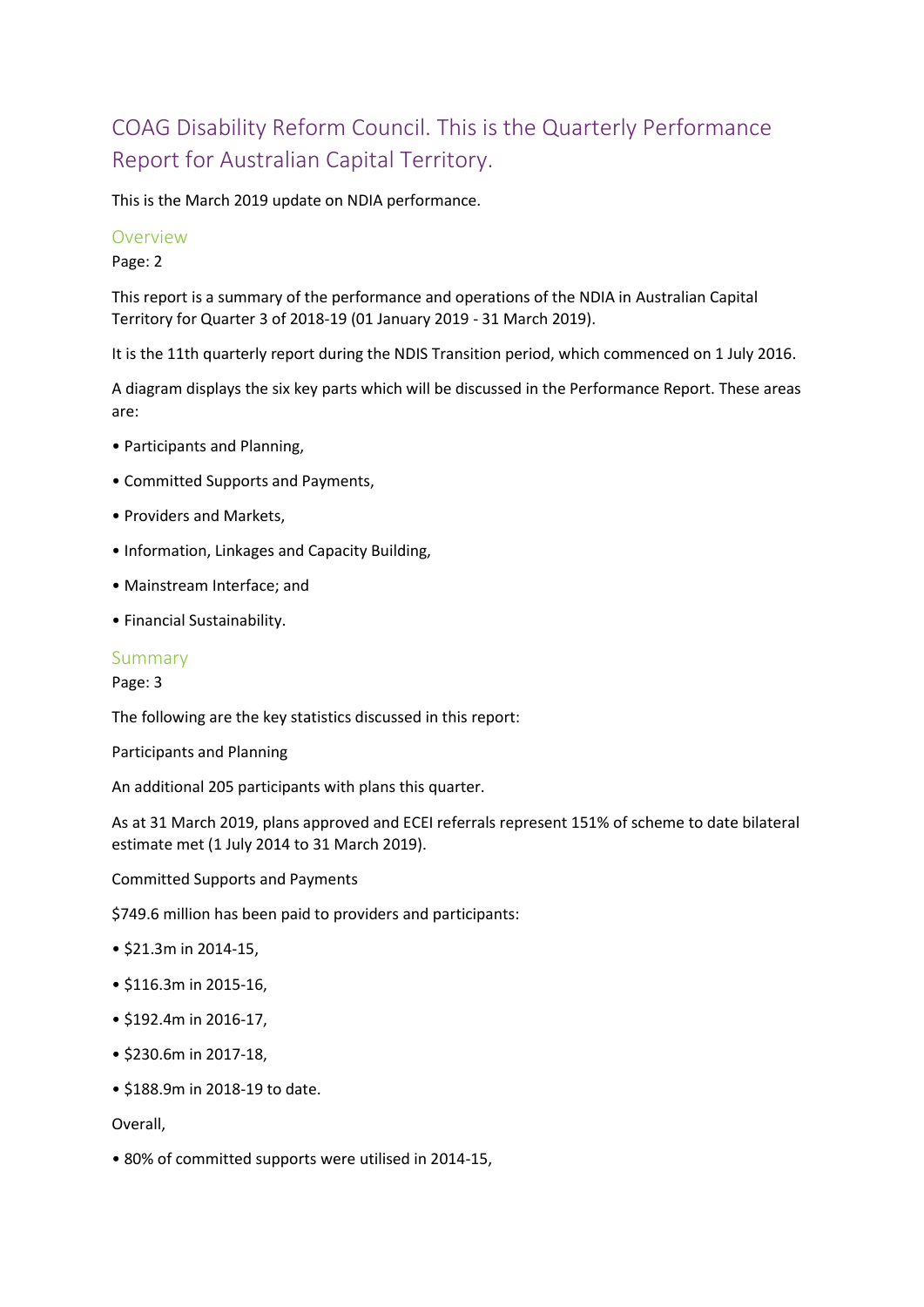- 84% in 2015-16,
- 68% in 2016-17,
- 72% in 2017-18.

The 2018-19 experience is still emerging.

The higher utilisation in earlier years is predominantly driven by higher in-kind supports provided.

Providers and Markets

1,589 approved providers, a 6% increase for the quarter.

33% of approved providers were active in Australian Capital Territory at 31 March 2019, and 67% were yet to have evidence of activity.

80-95% of payments made by the NDIA are received by 25% of providers.

24% of service providers are individuals/sole traders.

Mainstream Interface

90% of active participants with a plan approved in 2018-19 Q3 access mainstream services.

## PART 1: Participants and Planning

Page: 4

The NDIS in Australian Capital Territory continues to grow with 205 additional participants with approved plans this quarter.

In total, over 7,600 participants are now being supported by the NDIS in Australian Capital Territory, with 58% receiving support for the first time.

#### Summary

Page: 5

The NDIS is fully operational in Australian Capital Territory.

The following are the key statistics on Participants and Planning:

7,661 participants are now being supported by the NDIS in Australian Capital Territory, including children in the ECEI program

205 initial plans approved in 2018-19 Q3, excluding children in the ECEI program (representing 3% growth since last quarter)

41 children are being supported in the ECEI program, with 38 additional referrals to the ECEI gateway confirmed in 2018-19 Q3

4,452 people are now receiving support for the first time

151% of scheme to date bilateral estimate met (1 July 2014 to 31 March 2019)

## Quarterly Intake

Page: 6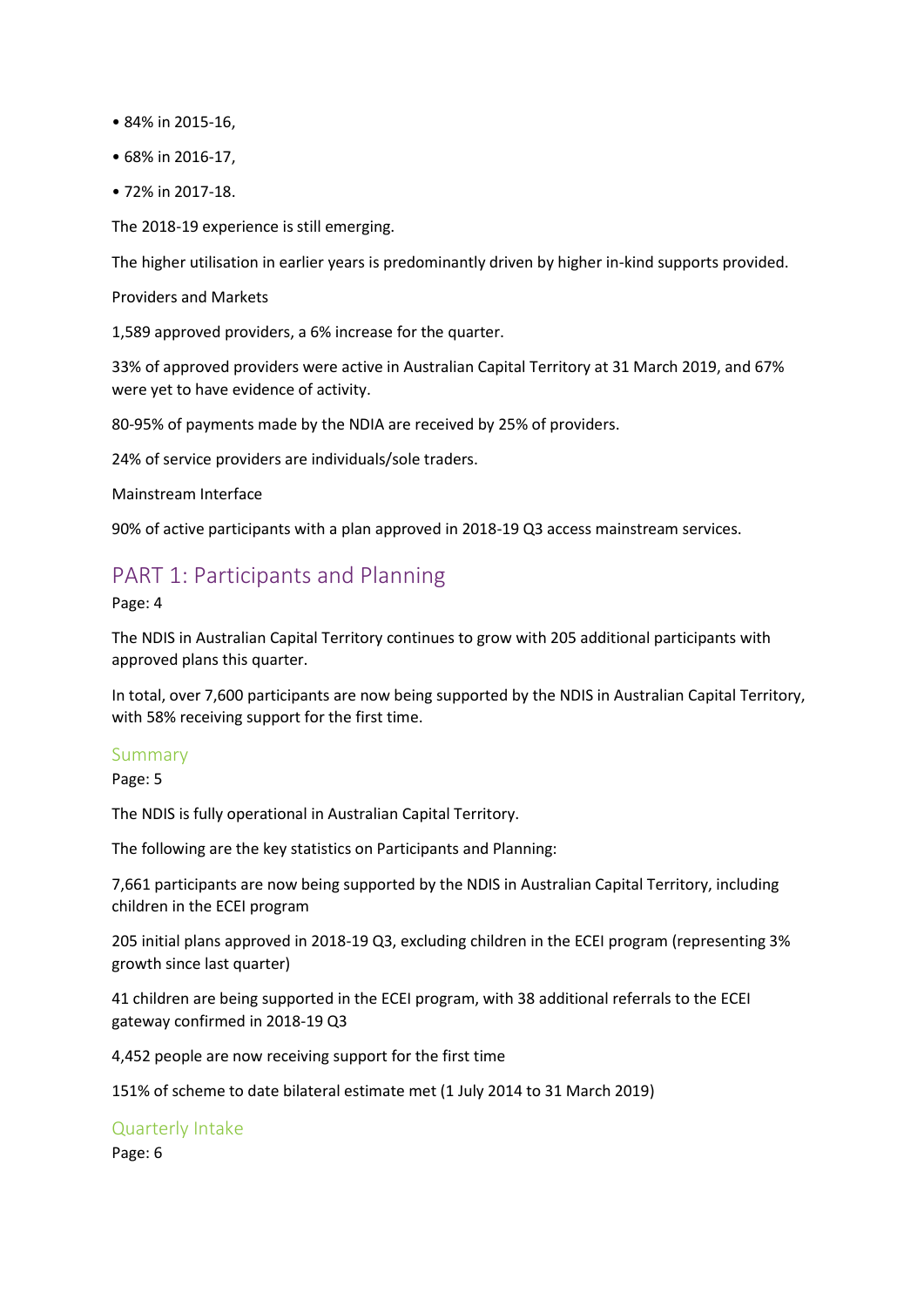There are three charts. The first chart displays the number of participants with access met (Eligible) by Participant Entry point. The second chart displays the number of participants with approved plans by Participant Entry Point. The third chart displays the number of participants with approved plans by Participant Pathway Type.

2018-19 Q3

Of the 174 participants deemed 'eligible' this quarter 95% were 'New' participants (i.e. had not transitioned from an existing State/Territory or Commonwealth program).

Of the 205 plan approvals this quarter, 93% were 'New' participants (i.e. had not transitioned from an existing State/Territory or Commonwealth program), 44% entered with a permanent disability and 32 were previously confirmed as ECEI at 2018-19 Q2.

The diagram displays the following key statistics on quarterly intake:

243 access decisions

174 access met

205 plan approvals (excluding ECEI)

38 ECEI

## Quarterly Intake Detail

Page: 7

A chart displays the change in plan approvals between the current and previous quarter.

Plan approval numbers have increased from 7,415 at the end of 2018-19 Q2 to 7,620 by the end of 2018-19 Q3, an increase of 205 approvals.

At the end of the quarter, 41 children are being supported in the ECEI gateway. Of these, 3 were previously confirmed as ECEI at 31 December 2018 and an additional 38 children entered the gateway this quarter.

Overall, 776 participants with approved plans have exited the Scheme, resulting in 6,885 active participants (including ECEI) as at 31 March 2019.

There were 1,437 plan reviews this quarter. This figure relates to all participants who have entered the scheme.

## Cumulative Position

#### Page: 8

There are two charts. The first chart displays the comparison between the cumulative plan approvals and the bilateral estimate per quarter. The second chart displays the number of plan approvals by participant referral pathway.

At the end of 2018-19 Q3, the cumulative total number of participants receiving support was 7,661 (including 41 children supported through the ECEI gateway). Of these, 2,885 transitioned from an existing State/Territory program, 283 transitioned from an existing Commonwealth program and 4,452 participants are now receiving support for the first time.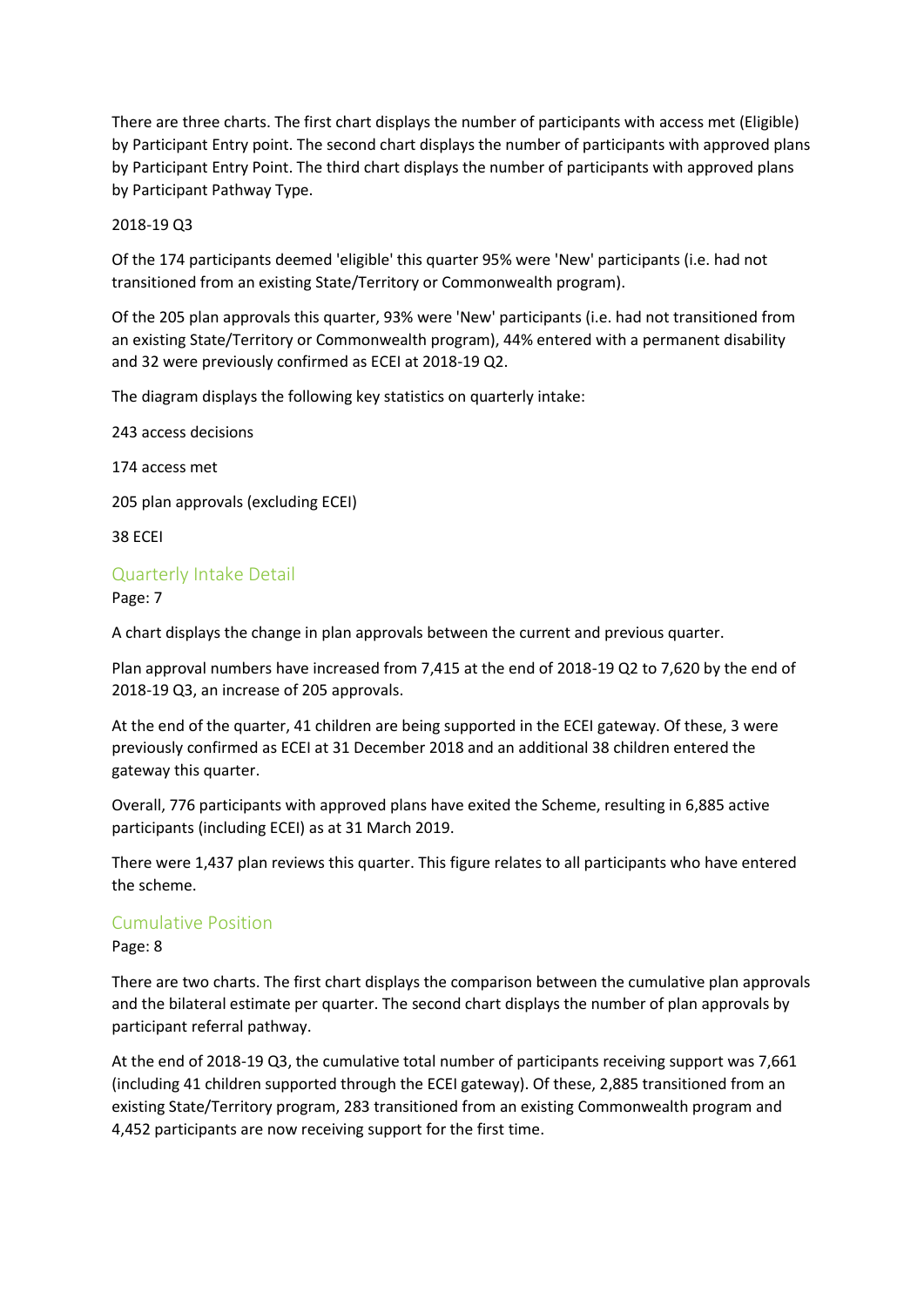Overall, since 1 July 2013, there have been 9,556 people with access decisions.

Cumulative position reporting is inclusive of trial participants for the reported period and represents participants who have or have had an approved plan.

The following are the key statistics on the cumulative position:

151% of scheme to date bilateral estimate met (1 July 2014 to 31 March 2019)

7,620 plan approvals to date; 7,661 including ECEI confirmed

# Participant Profiles by Age Group

Page: 9

There are two charts. The first chart displays the number of participants with an approved plan by age group for the current quarter. The second chart displays the percentage of participants with an approved plan by the participant's age group. This chart compares the current quarter against all prior quarters.

42% of participants entering in this quarter are aged 0 to 6 years, compared to 14% in prior quarters.

Note: The age eligibility requirements for the NDIS are based on the age as at the access request date. Participants with their initial plan approved aged 65+ have turned 65 since their access request was received.

## Participant Profiles by Disability Group

Page: 10

There are two charts. The first chart displays the number of participants with an approved plan by disability group for the current quarter. The second chart displays the percentage of participants with an approved plan by the participant's disability group. This chart compares the current quarter against all prior quarters.

Of the participants entering in 2018-19 Q3, 29% have a primary disability group of Autism and 22% have a primary disability group of Developmental Delay.

Note 1: Of the 19 active participants identified as having an intellectual disability, none have Down syndrome.

Note 2: Since 2017-18 Q1 Developmental Delay and Global Developmental Delay have been reported separately to the Intellectual Disability group.

## Participant Profiles by Level of Function

### Page: 11

A chart displays the percentage of participants with an approved plan by the participant's level of function. This chart compares the current quarter against all prior quarters.

For participants with a plan approval in the current quarter:

- 40% of active participants had a relatively high level of function
- 35% of active participants had a relatively moderate level of function
- 26% had a relatively low level of function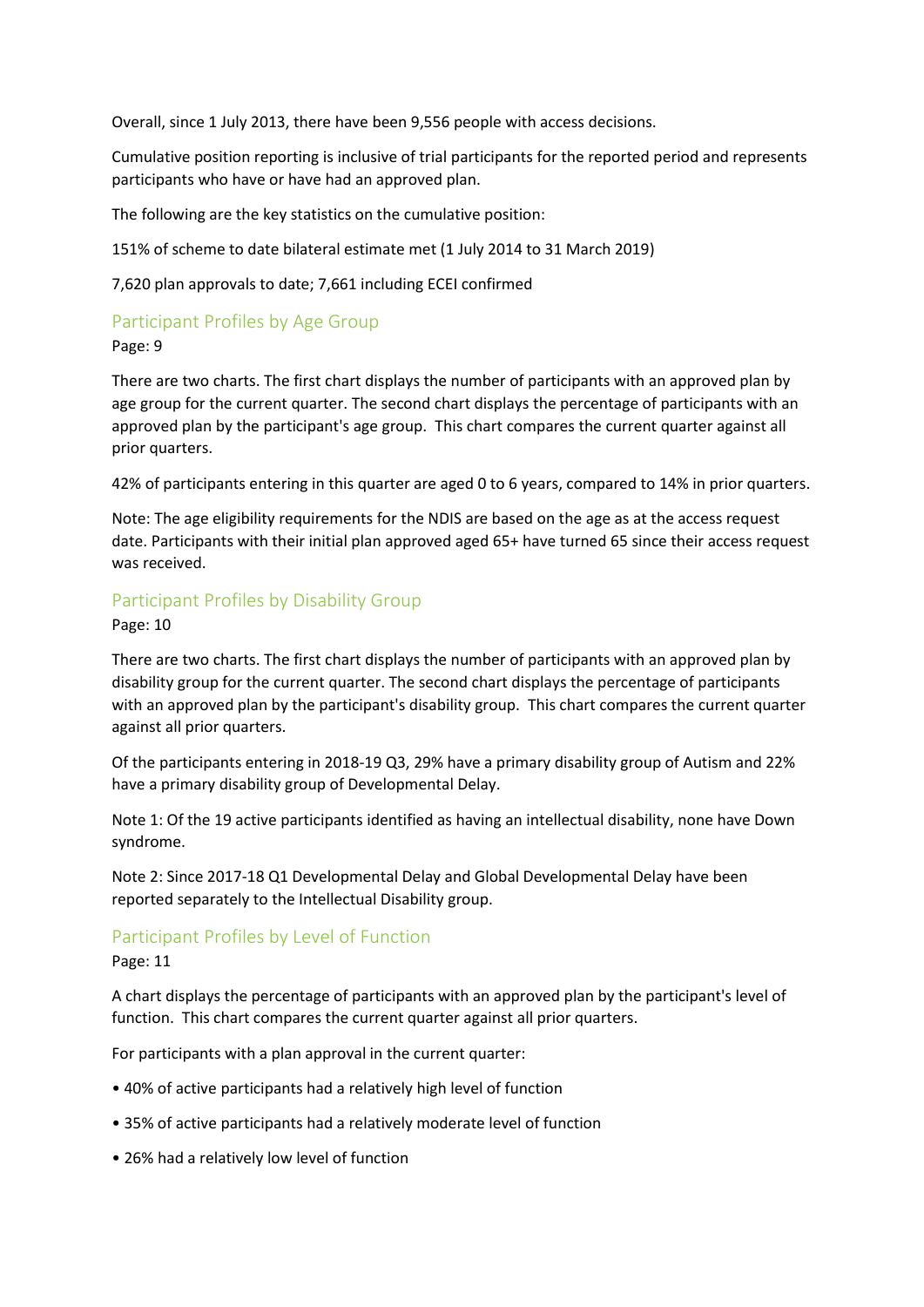These relativities are within the NDIS participant population, and not comparable to the general population.

Note: An ICT issue has been identified and as a result, reporting by level of function is not accurate. This issue is currently under investigation and will be reconciled for reporting as at 30 June 2019.

## Participant Profiles by Gender

### Page: 12

The figure on the right displays the amount and percentage of participants with an approved plan per the participant's gender group. This figure compares the current quarter against all prior quarters.

The majority of participants are males.

## Participant Profiles

Page: 13

There are three charts. The first chart displays the percentage of participants with an approved plan by the participant's Aboriginal & Torres-Strait Islander status. The second chart displays the percentage of participants with an approved plan by the participant's Young people in residential aged care status. The third chart displays the percentage of participants with an approved plan by the participant's Culturally and Linguistically Diverse status. All three charts compare the current quarter against all prior quarters.

Of the participants with a plan approved in 2018-19 Q3:

• 1.0% were Aboriginal or Torres Strait Islander, compared with 4.2% in previous periods combined.

• 1.0% were young people in residential aged care, compared with 0.7% in previous periods combined.

• 11.2% were culturally and linguistically diverse, compared with 10.5% in previous periods combined.

The following are the key statistics for the current quarter on Aboriginal & Torres-Strait Islander status.

2 Aboriginal and Torres Strait Islander

195 Not Aboriginal and Torres Strait Islander

8 Not Stated

The following are the key statistics for the current quarter on Young people in residential aged care status.

2 Young people in residential aged care

203 Young people not in residential aged care

The following are the key statistics for the current quarter on Culturally and Linguistically Diverse status.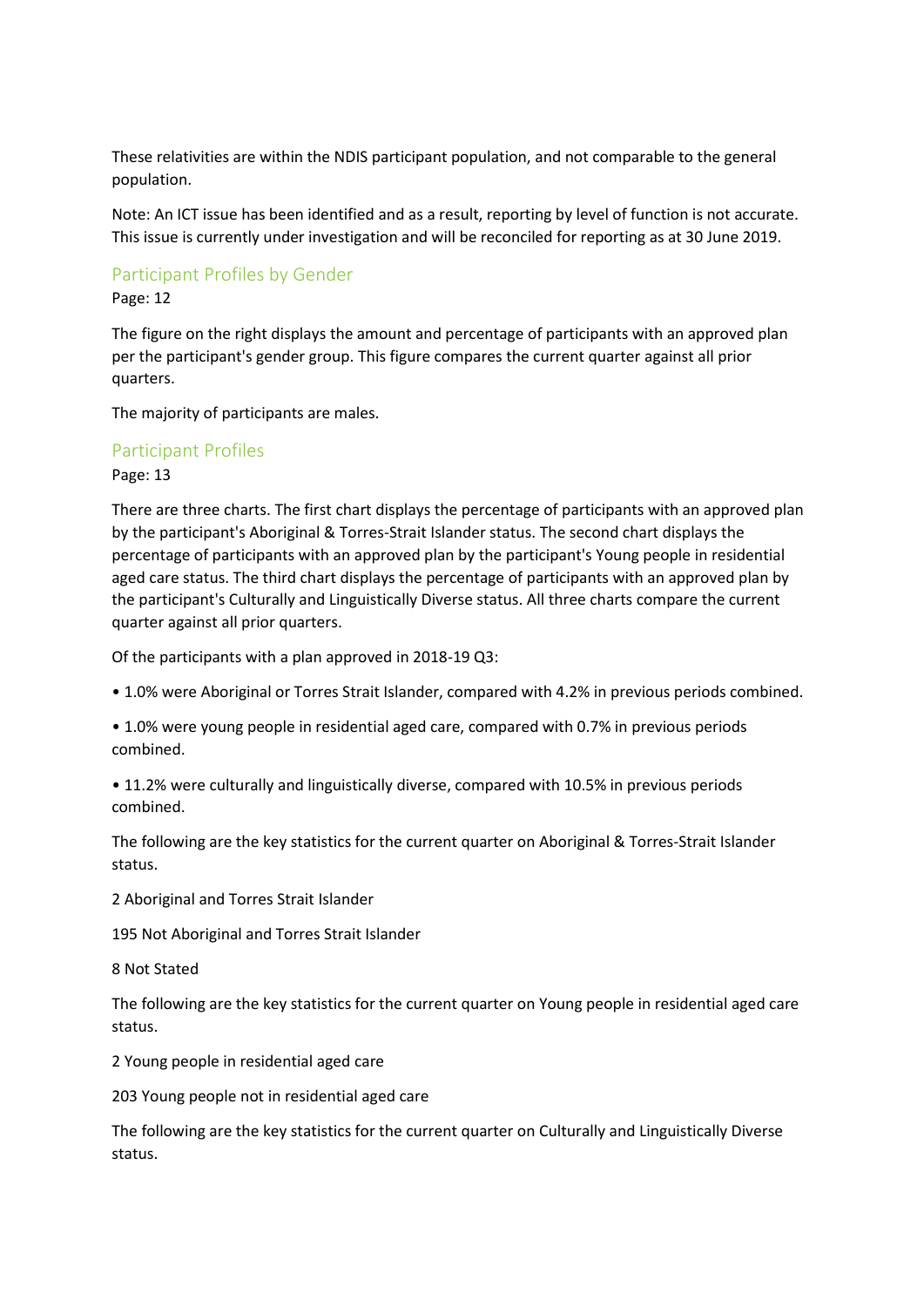#### 23 Culturally and linguistically diverse

182 Not culturally and linguistically diverse

0 Not stated

## Plan Management Support Coordination

Page: 14

Two charts display the proportion of support coordination and plan management for participants. These charts compare the current quarter against all prior quarters (transition only).

The proportion of participants electing to fully or partly self-manage their plan was higher in 2018-19 Q3 at 43%, compared with 41% in previous quarters combined.

36% of participants who have had a plan approved in 2018-19 Q3 have support coordination in their plan, compared to 32% in previous quarters combined.

## Plan Activation

#### Page: 15

Two charts display the proportion of the duration to activate plans. These charts compare participants with initial plans approved in 2018-19 Q1, against those with initial plans approved in prior quarters (transition only).

Plan activation refers to the amount of time between a participant's initial plan being approved, and the date the participant first receives support.

There has been a change in methodology used to calculate these results since the previous quarter. Duration to plan activation is now calculated as the time from a participant's initial plan approval to when the participant first uses plan supports (previously only the initial plan for each participant was considered). In-kind supports are now also included (previously excluded). As a result, a higher proportion of participants are identified as activating their plans within 90 days, and a lower proportion have no payments.

The percentage of participants who activated plans within 90 days of initial plan approval was:

- 79% of participants entering in 2018-19 Q1
- 78% of participants entering in previous quarters combined

Plan activation figures are approximations based on payment data. As there is a lag between when the support is provided to a participant, and the payment being made, these statistics are a conservative estimate; it is likely plan activation is faster than presented.

Note: Participants with initial plans approved after the end of 2018-19 Q1 have been excluded from the charts. They are relatively new and it is too early to examine their durations to activation.

## Participant Outcomes

Page: 16

A chart displays selected key baseline indicators for participants.

This information on participant outcomes has been collected from 90% of participants who have received their initial plan since 1 July 2016 (when they entered the scheme).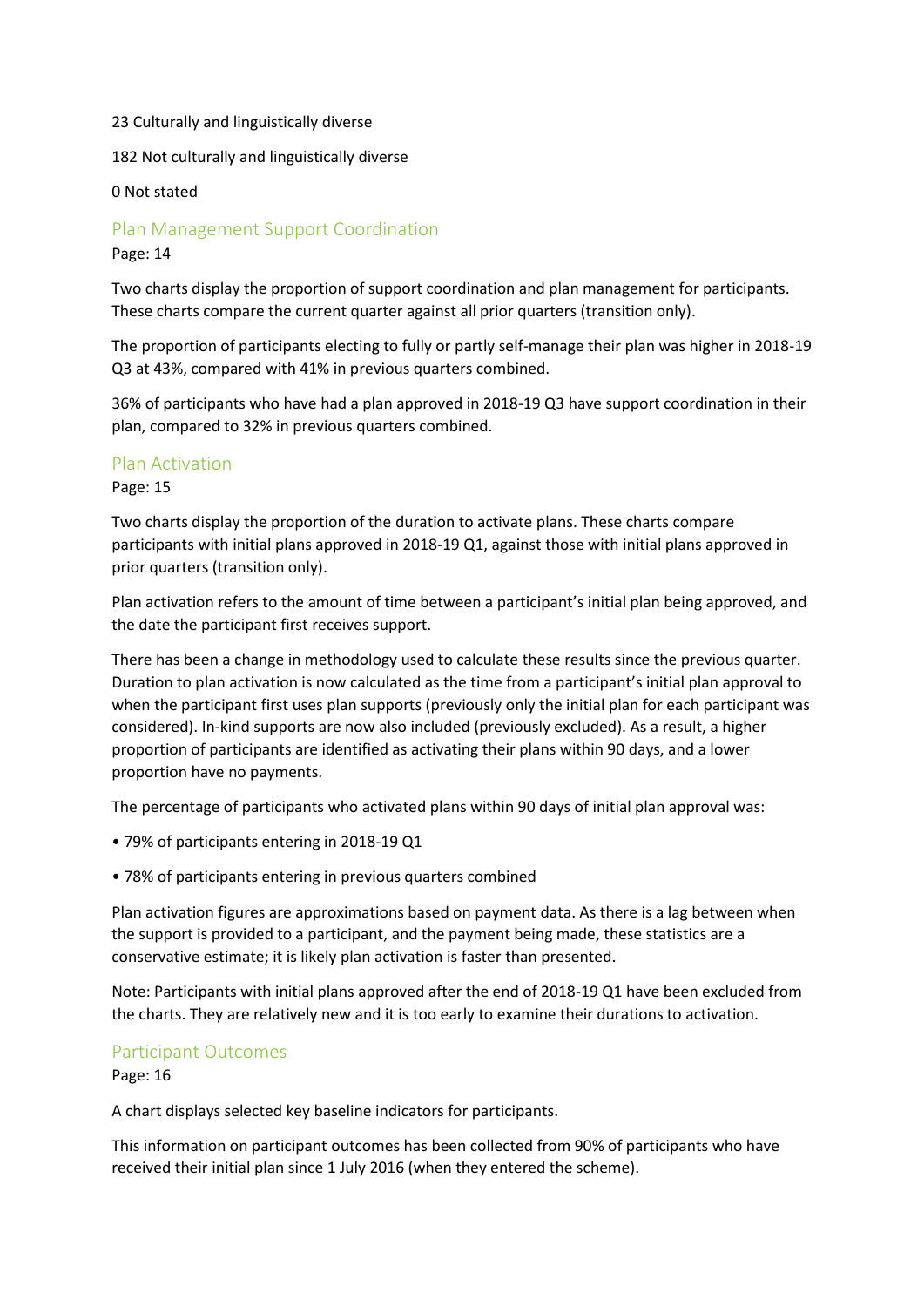• 68% of participants school age to 14 are able to make friends outside of family/carers, compared to 61% of participants aged 0 to before school

• 60% of participants aged 0 to before school are engaged in age appropriate community, cultural or religious activities, compared to 36% - 46% for other age groups

• 80% of participants from school age to 14 attend school in a mainstream class, compared to 62% of participants aged 15 to 24

• 31% of participants aged 25 and over have a paid job, compared to 26% of participants aged 15 to 24

• 78% of participants aged 25 and over choose what they do every day, compared to 58% of participants aged 15 to 24

### Family/Carers Outcomes

Page: 17

A chart displays selected key baseline indicators for family and carers of participants.

The percentage of participants' families/carers when they entered the Scheme (baseline indicators):

- working in a paid job was highest for participants aged 15 to 24 (69%)
- able to advocate for their child/family member was highest for participants aged 0 to 14 (85%)

• who have friends and family they can see as often as they like was highest for participants aged 0 to 14 (52%)

• who feel in control selecting services was highest for participants aged 15 to 24 (45%)

• who support/plan for their family member through life stage transitions was highest for participants aged 0 to 14 (89%)

#### Has the NDIS helped? Participants

Page: 18

Charts, from year 1 to year 2, display the responses from participants to the question: 'Has the NDIS helped?' split into age categories and life domains.

This data reflects participants' perceptions on whether engagement with the NDIS has helped them.

The NDIA asked the question 'Has the NDIS helped?' to individuals who entered the Scheme between 1 July 2016 and 31 March 2017, after their first year participating in the Scheme and again at the end of their second year of the Scheme.

In general, participants' perceptions of whether the NDIS has helped improved from year one to year two.

## Has the NDIS helped? Family/Carers

Page: 19

A chart displays, from year 1 to year 2, the percentage of family and carers who thought the NDIS has helped in various domains.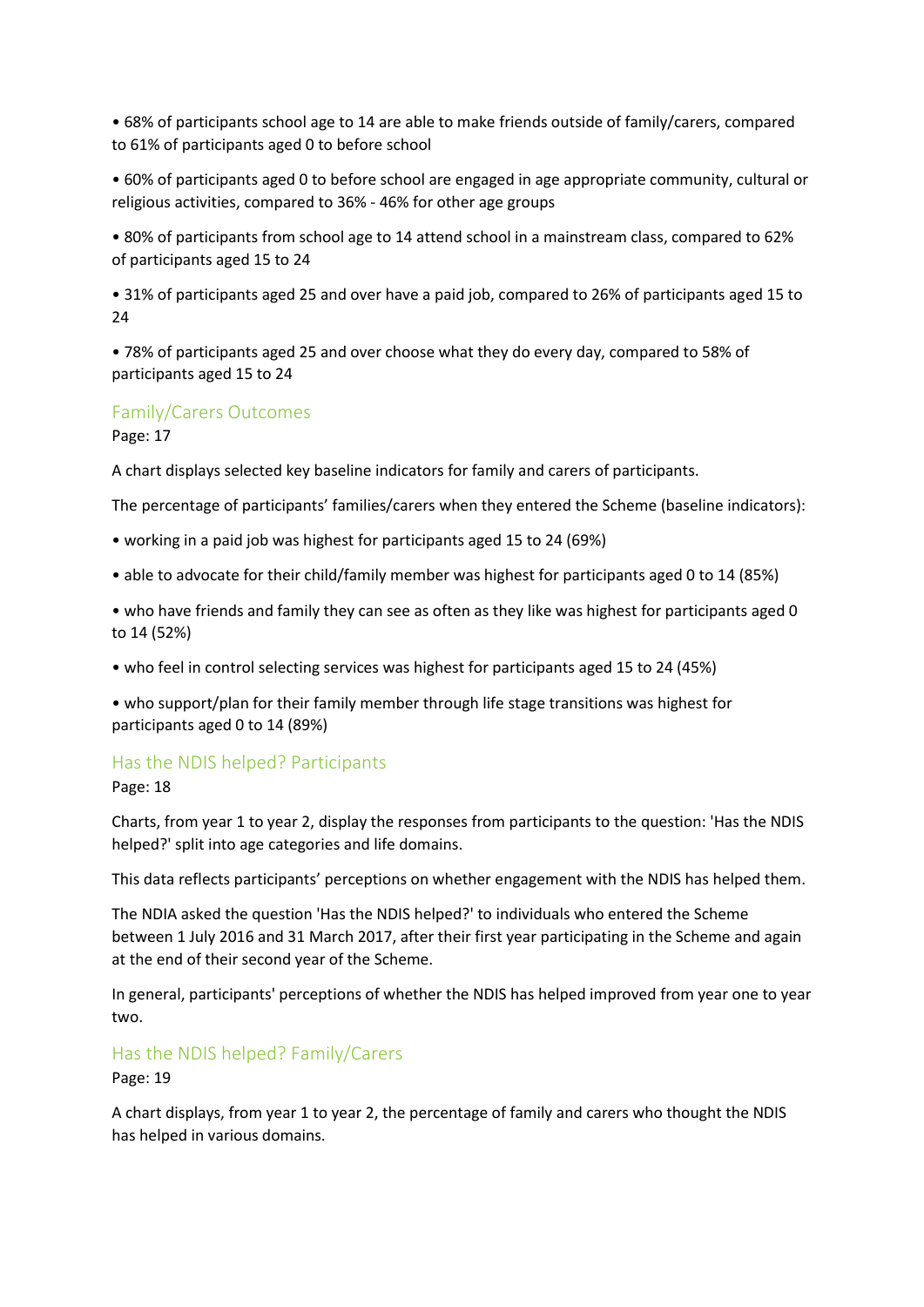This data reflects families and carers' perceptions on whether engagement with the NDIS has helped them.

The NDIA asked the question 'Has the NDIS helped?' to families and carers of individuals who entered the Scheme between 1 July 2016 and 31 March 2017, after their first year participating in the Scheme and again at the end of their second year of the Scheme.

In general, family and carers' perceptions of whether the NDIS has helped remained stable or improved from year one to year two. The exception was family and carers enjoying health and wellbeing for participants 15 years and over which deteriorated from year one to year two.

## Participants in Work

Page: 20

A chart displays, from baseline to year 2, the percentage of participants in paid work by age group.

The NDIA is acutely aware of the benefits that employment brings to participants and tracks employment outcomes to see whether the NDIS has helped participants to find paid work.

Baseline measures on employment are collected as a participant enters the Scheme, after their first year and again at the end of their second year of the Scheme. This data relates to participants who entered the Scheme between 1 July 2016 and 31 March 2017.

The percentage of participants in paid work increased this quarter from 24% to 35% for those aged 15 to 24 and remained stable at 30% for those aged 25 and over. Overall, the percentage of participants in employment increased from 30% to 31%.

## Participants involved in communal and social activities

Page: 21

A chart displays, from baseline to year 2, the percentage of participants engaged in social activities in their community.

The number of participants engaging in community and social activities is one of the key measures for ensuring quality experiences and outcomes for participants.

For participants who entered the Scheme between 1 July 2016 and 31 March 2017, levels of engagement in community and social activity are being tracked to see whether the NDIS has helped them to increase their participation.

The percentage of participants engaged in social activities in their community increased from 28% to 37% for those aged 15 to 24 and increased from 36% to 45% for those aged 25 and over. Overall, the percentage increased from 35% to 44%.

## Participant Satisfaction

Page: 22

Due to low number of participant survey responses in 2018-19 Q3, participant satisfaction is not shown for this quarter.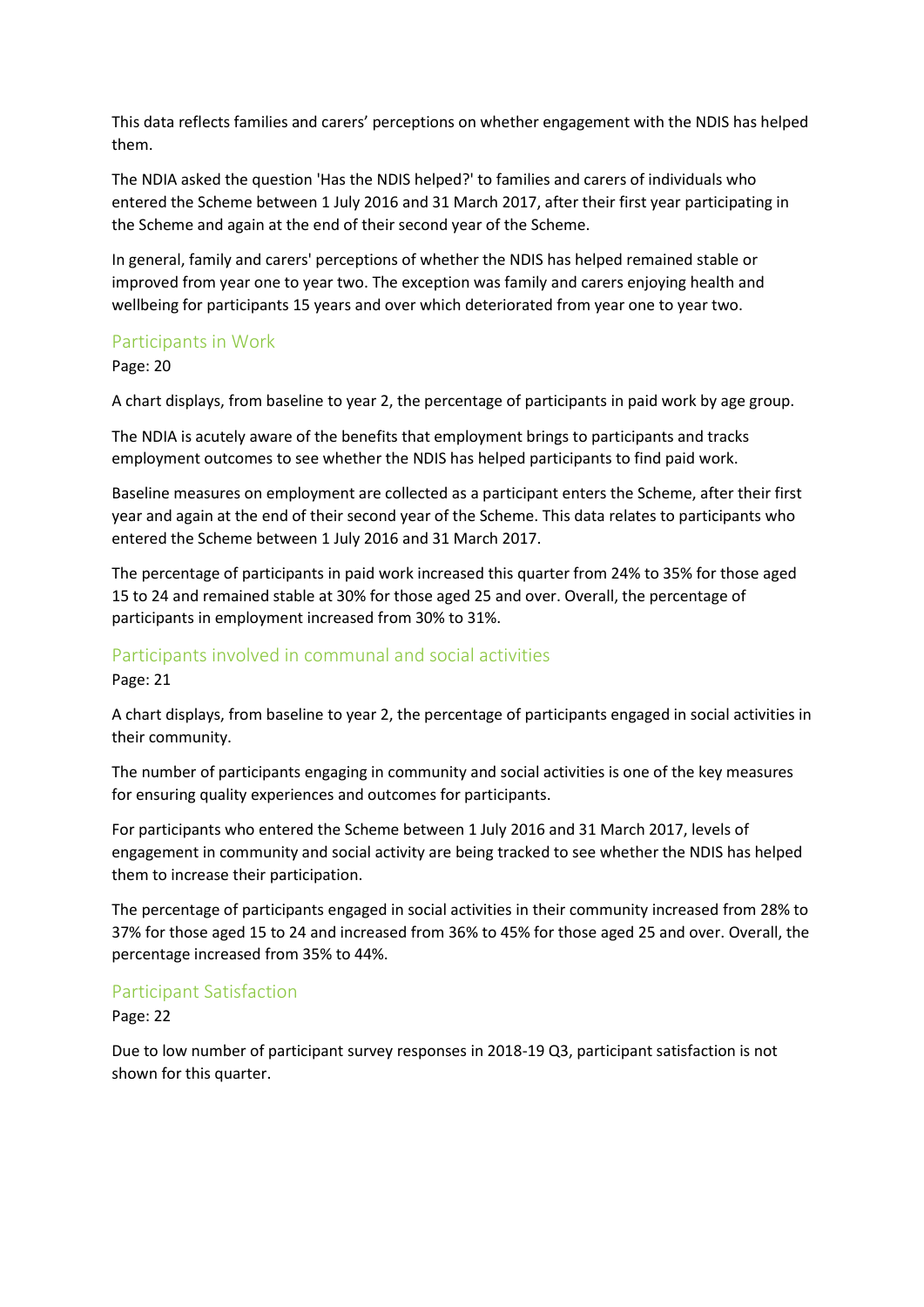A new participant satisfaction survey has been developed. Going forward it will better record the experience of NDIS participants, and their families and carers, at different stages of the participant pathway.

Participant satisfaction continues to be high, but has fluctuated at around or below the trial site level.

Note: Participant satisfaction results are not shown if there is insufficient data in the group.

## PART 2: Committed Supports and Payments

Page: 23

Both committed and paid supports to participants are increasing in line with the growing scheme.

Of the \$1.0 billion that has been committed in participant plans, \$749.6 million has been paid to date.

## Summary

Page: 24

This section presents information on the amount committed in plans and payments to service providers and participants.

The following are the key statistics on Committed Supports and Payments:

\$767.9 million of committed supports in respect of prior financial years including trial

\$280.1 million of supports in respect of 2018-19 to date

Summary of payments for supports provided by financial year since the NDIS was launched:

2014-15: \$21.3m

2015-16: \$116.3m

2016-17: \$192.4m

2017-18: \$230.6m

2018-19: \$188.9m to date.

Percentage of committed supports utilisation by financial year:

2014-15: 80%

2015-16: 84%

2016-17: 68%

2017-18: 72%

Utilisation of committed supports in 2018-19 is still emerging.

Committed Supports and Payments

Page: 25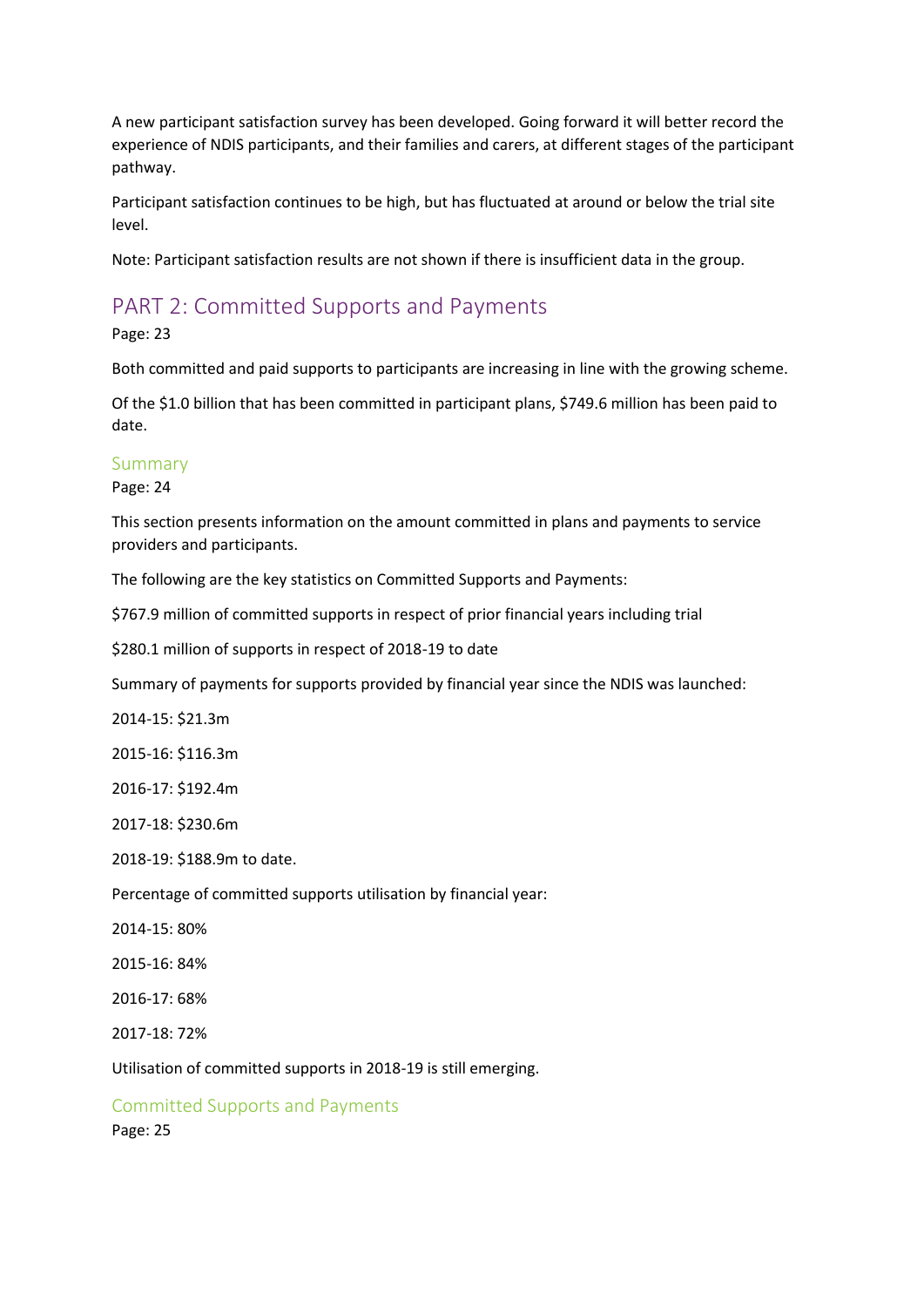A table and a graph show the comparison between the total committed supports and paid support for each year since scheme inception.

This data shows the committed supports by the year they are expected to be provided, in comparison to the committed supports that have been paid.

Of the \$1.0 billion that has been committed in participant plans, \$749.6 million has been paid to date.

Summary of committed supports paid in financial years since the NDIS launched:

2014-15: \$21.3m

2015-16: \$116.3m

2016-17: \$192.4m

2017-18: \$230.6m

2018-19 to date: \$188.9m

## Committed Supports by Cost Band

Page: 26

Two charts (including and excluding SIL) show the comparison of the distribution of average annualised committed supports by cost band for the current and previous quarter.

This quarter, the distribution of average annualised committed supports has remained consistent with prior quarters. This is the case whether Supported Independent Living (SIL) supports are included or excluded in the figures.

## Committed Supports by Age Band

Page: 27

A graph shows the comparison between the average annualised committed supports by age band for the current and previous quarter.

This quarter, the average annualised committed supports have remained consistent with prior quarters, increasing steeply between participants 0-6 through to age 35, stabilising through to age 54 and reducing in participants aged 55 years and older.

Note: The age eligibility requirements for the NDIS are based on the age as at the access request date. Participants with their initial plan approved aged 65+ have turned 65 since their access request was received.

## Committed Supports by Disability Group

#### Page: 28

A graph shows the comparison between the average annualised committed supports by primary disability group for the current and previous quarter.

The highest average annualised committed supports are for participants with Spinal Cord Injury, Acquired Brain Injury and Cerebral Palsy.

## Committed Supports by Level of Function

Page: 29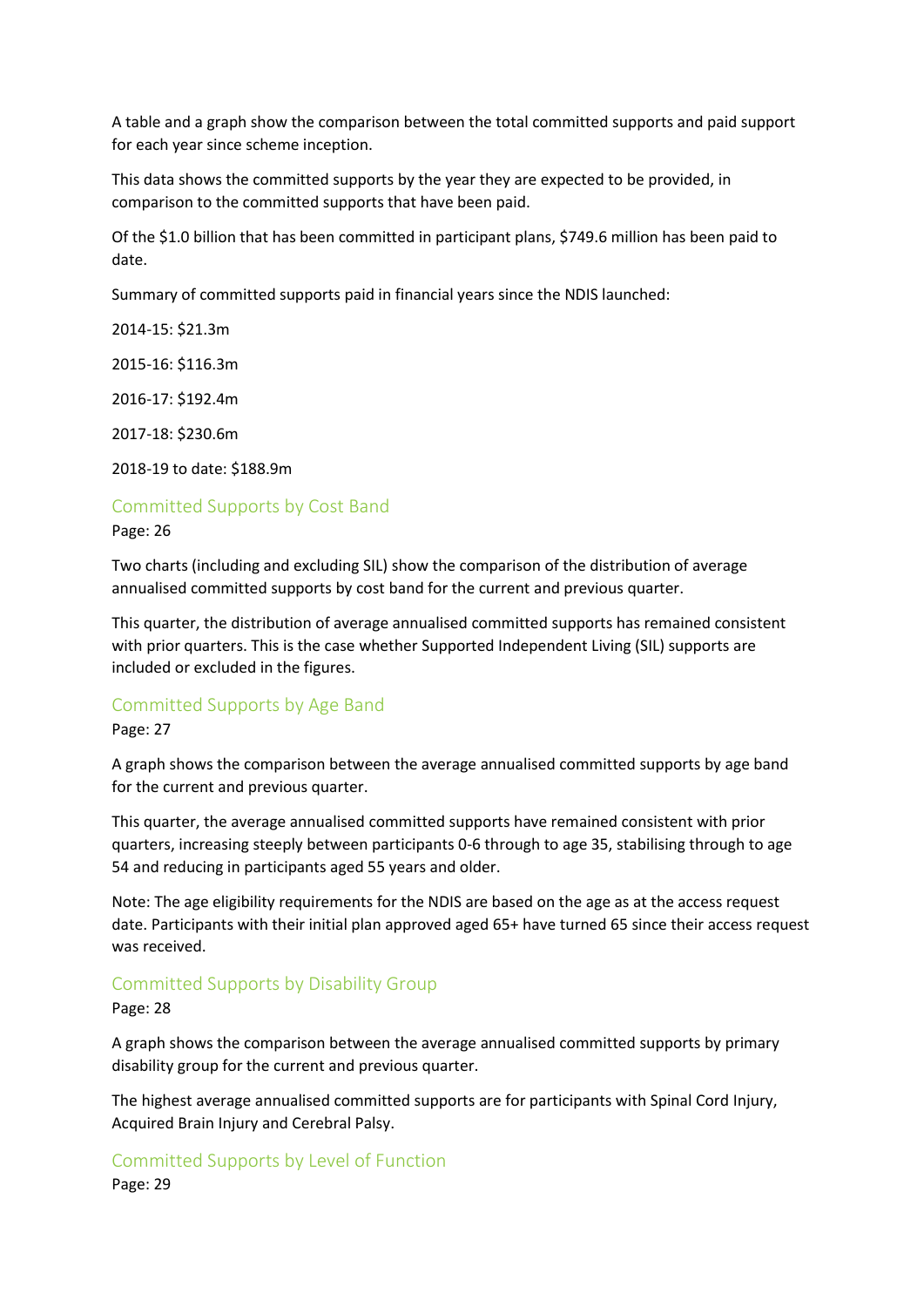A graph shows the comparison between the average annualised committed supports by level of function for the current and previous quarter.

The average annualised committed supports generally increase among participants with higher needs.

Note 1: Average annualised committed supports are not shown if there are insufficient data in the group.

Note 2: High, medium and low function is relative within the NDIS population and not comparable to the general population.

Note 3: An ICT issue has been identified and as a result, reporting by level of function is not accurate. This issue is currently under investigation and will be reconciled for reporting as at 30 June 2019.

## Utilisation of Committed Supports

Page: 30

A graph shows the comparison between the utilisation of committed supports by the year that the support was expected to be provided.

This data demonstrates the utilisation of committed supports by the year they were expected to be provided at 31 December 2018 and 31 March 2019.

As there is a lag between when support is provided and when it is paid, the utilisation in 2018-19 will increase.

Experience shows that participants utilise less of their first plan, compared with their second and subsequent plans, as it takes time to familiarise with the NDIS and decide which supports to use.

The higher utilisation in earlier years is predominantly driven by higher in-kind supports provided.

Experience for 2018-19 is still emerging.

## PART 3: Providers and Markets

Page: 31

The provider network grows in scale and diversity, increasing participants' access to high quality services.

There were a total of 1,589 providers at 31 March 2019, representing a 6% increase on last quarter. Of these, 33% were active.

#### Summary

Page: 32

This section contains information on registered service providers and the market, with key provider and market indicators presented.

### Provider registration

•To provide supports to NDIS participants, a service provider is required to register and be approved by the NDIA.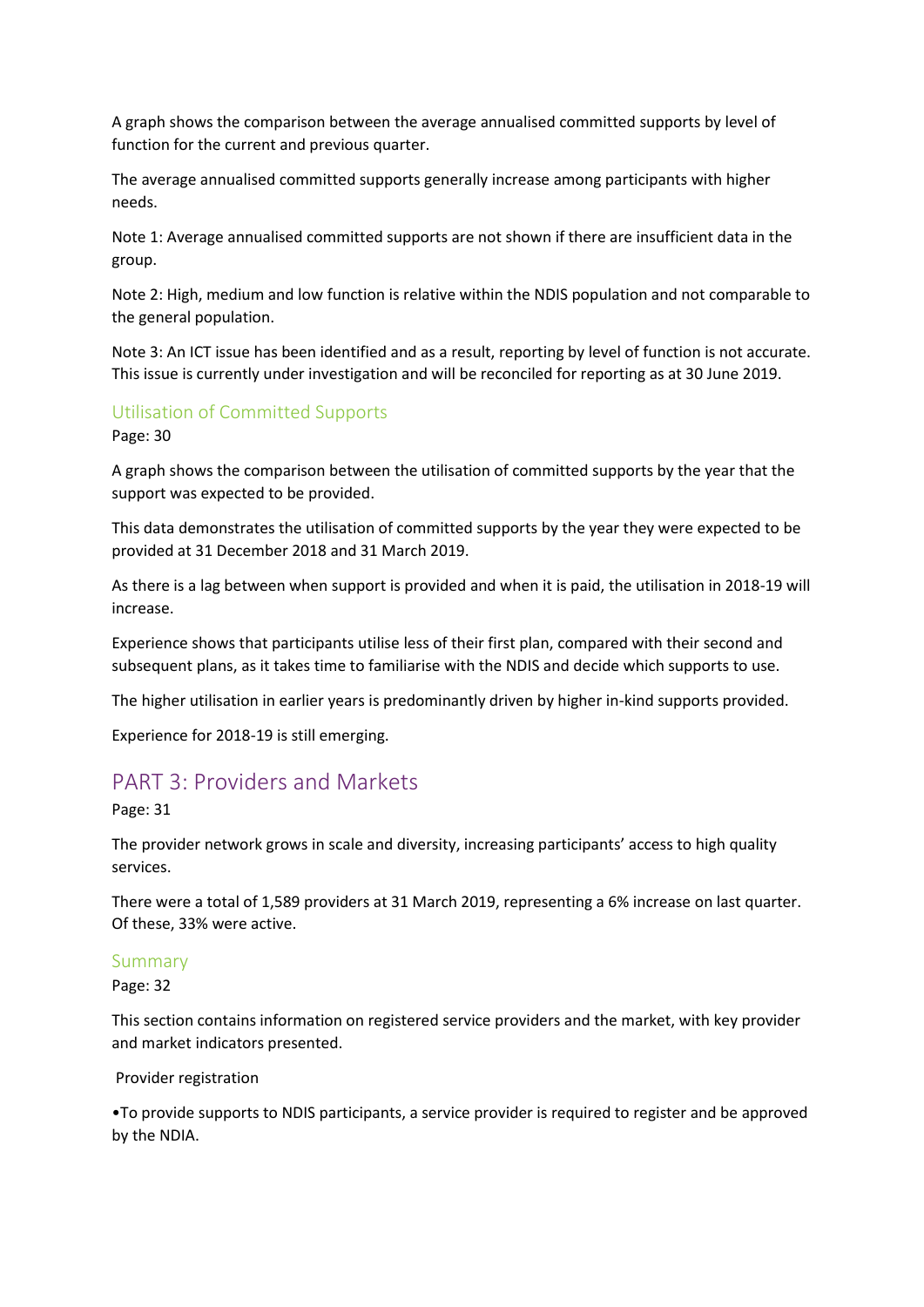•Providers register with the NDIA by submitting a registration request, indicating the types of support they are accredited to provide.

How providers interact with participants

•NDIS participants have the flexibility to choose the providers who support them.

•Providers are paid for disability supports and services provided to the participants.

The following are the key statistics:

1,589 approved providers, 33% of which were active in Australian Capital Territory at 31 March 2019

80-95% of payments made by the NDIA are received by 25% of providers

24% of service providers are individuals/sole traders

Assistance products for personal care and safety has the highest number of approved service providers, followed by personal mobility equipment and household tasks

## Providers over time

Page: 33

A chart displays the cumulative number of approved service providers since June 2016 by the type of provider, individual/sole trader or company/organization.

As at 31 March 2019, there were 1,589 registered service providers, of which 387 were individual/sole trader operated businesses and 1,202 were companies or organisations.

24% of approved service providers are individuals/sole traders.

The number of approved service providers increased by 6% from 1,500 to 1,589 in the quarter.

1.05 average providers per participant

## Proportion of Active Providers

Page: 34

The figure displays the proportion of active and not yet active providers.

As at 31 March 2019, 33% of providers were active and 67% were inactive.

Of the total providers, 122 began delivering new supports in the quarter.

## Approved Registration Groups

#### Page: 35

A chart displays the approved providers by the changes in registration group and percentage over the quarter.

The number of approved providers has increased for most registration groups over the quarter.

The registration groups with the largest numbers of approved providers continue to grow:

- Assistance products for personal care and safety: from 457 to 498 (9% increase)
- Personal Mobility Equipment: from 328 to 356 (9% increase)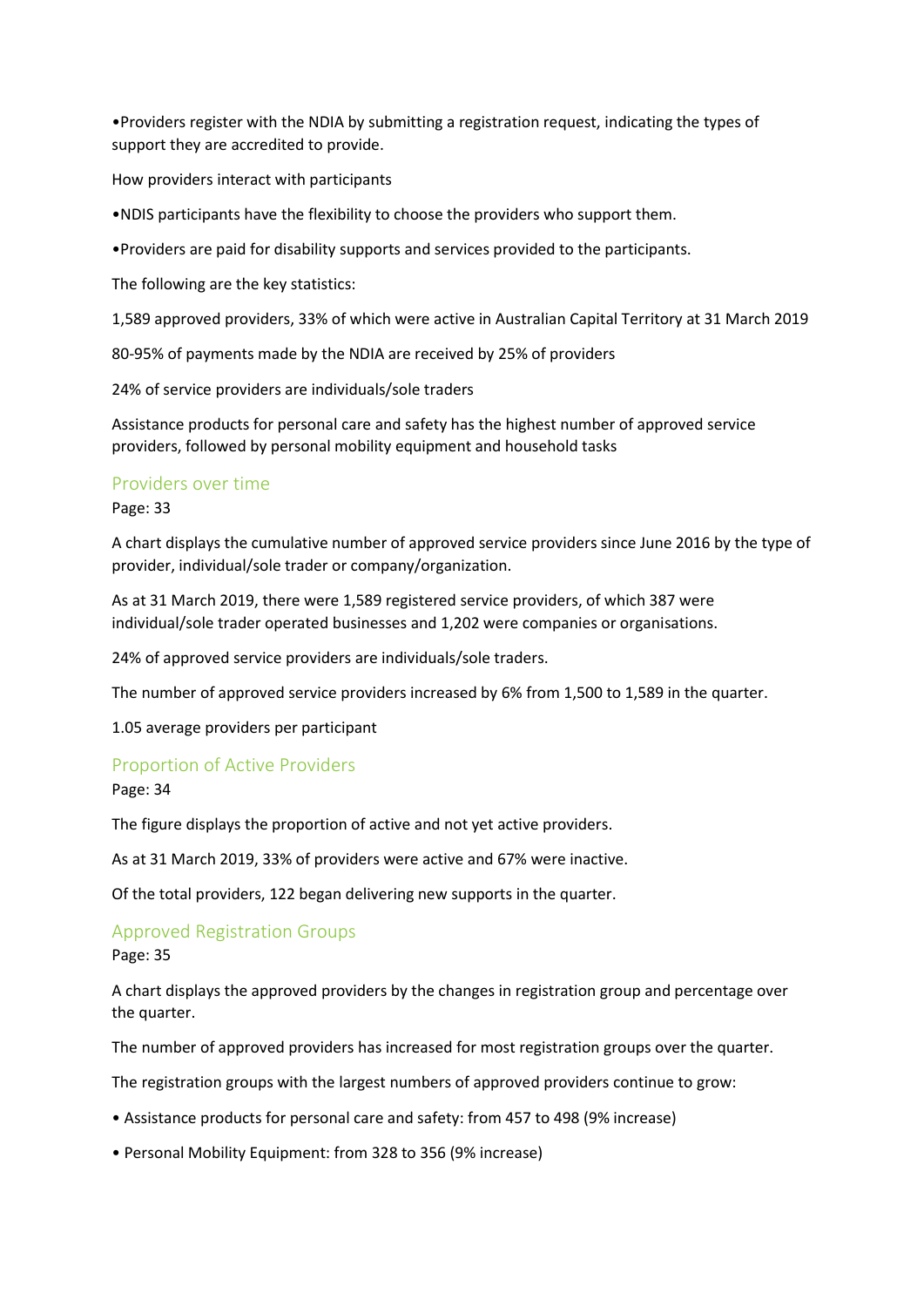- Household Tasks: from 307 to 333 (8% increase)
- Therapeutic Supports: from 297 to 310 (4% increase)
- Assistive equipment for recreation: from 250 to 274 (10% increase)

### Active Registration Groups

Page: 36

A chart displays the active providers by the changes in registration group and percentage over the quarter.

The number of providers active in each registration group has increased for some registration groups over the quarter.

The registration groups with the largest numbers of active providers were stable or grew slightly:

- Therapeutic Supports: from 199 to 210 (6% increase)
- Household tasks: from 109 to 115 (6% increase)
- Assistance products for personal care and safety: from 93 to 100 (8% increase)
- Assistance in coordinating or managing life stages, transitions and supports: from 81 to 83 (2% increase)
- Participation in community, social and civic activities: from 76 to 78 (3% increase)

## Market share of top providers

Page: 37

An object displays the market share of the top 25% of providers by registration group.

25% of service providers received 80-95% of the dollars paid for major registration groups.

The following are the key statistics for the market share of the top 25% of providers by registration category:

92% Daily personal activities

80% Early intervention supports for early childhood

90% Participation in community, social and civic activities

92% Therapeutic supports

81% Assistance with daily life tasks in a group or shared living arrangement

## PART 4: Information, Linkages and Capacity Building

Page: 38

Information, Linkages and Capacity Building was covered in the national version of the COAG Quarterly Performance Report.

## PART 5: Mainstream Interface Page: 39